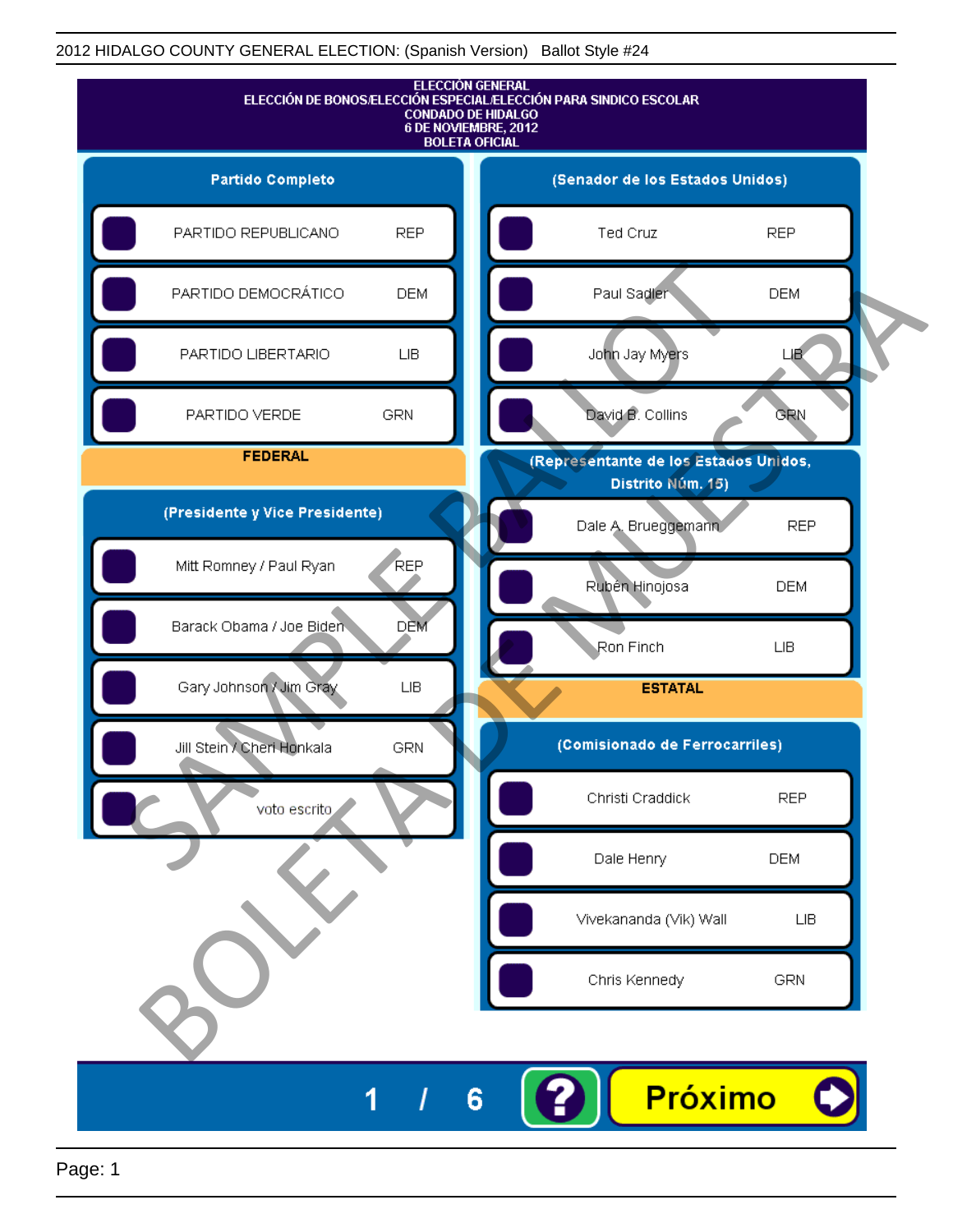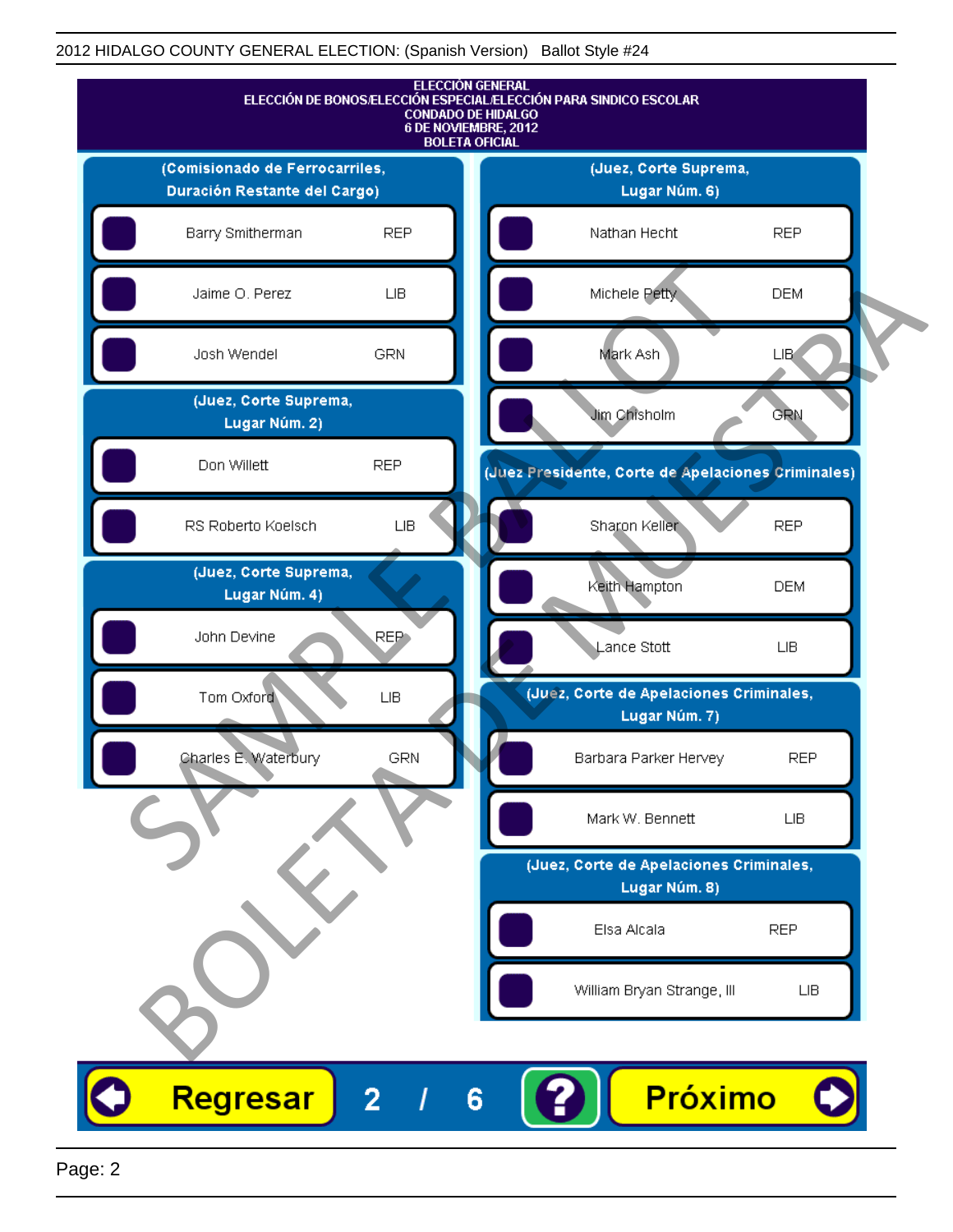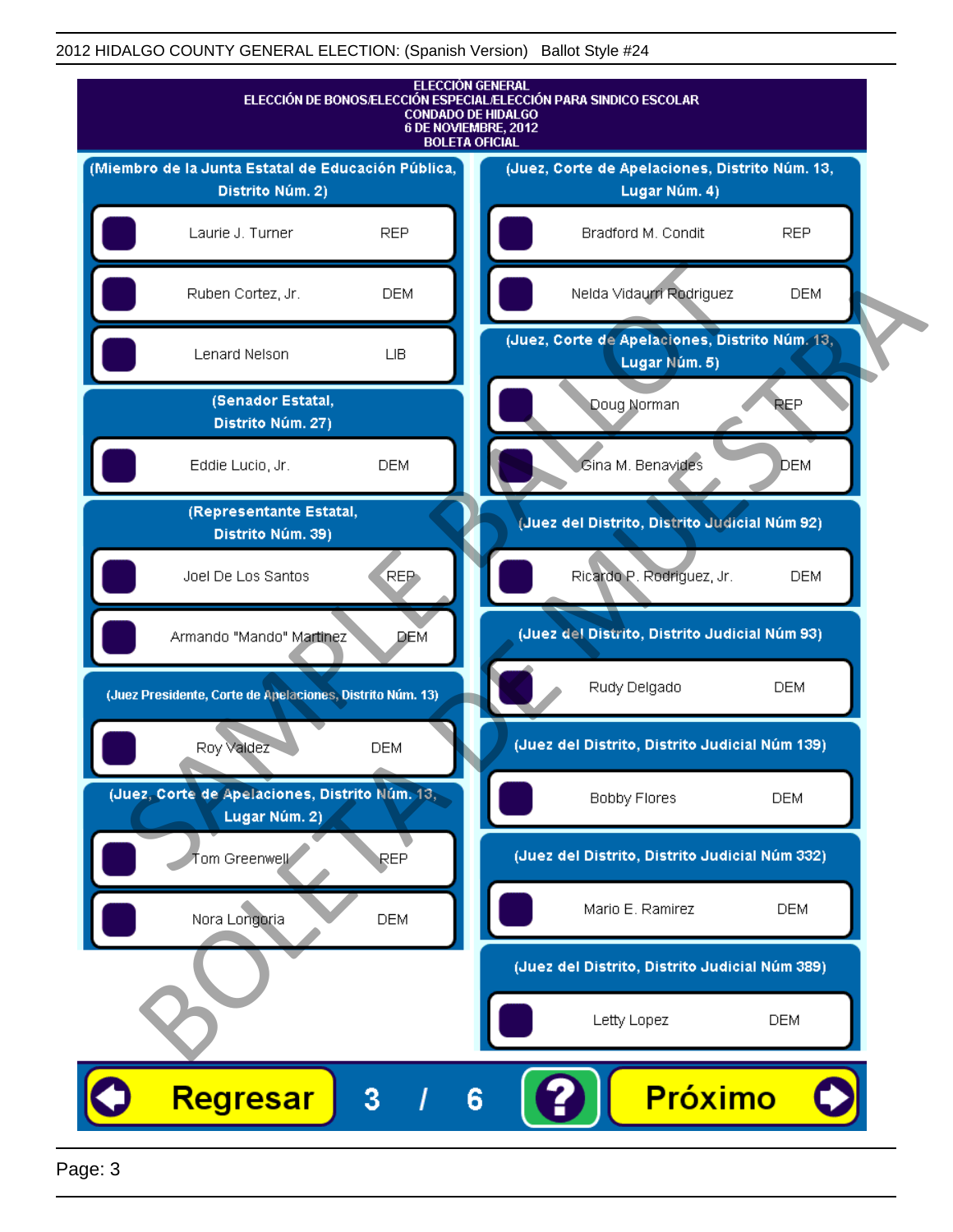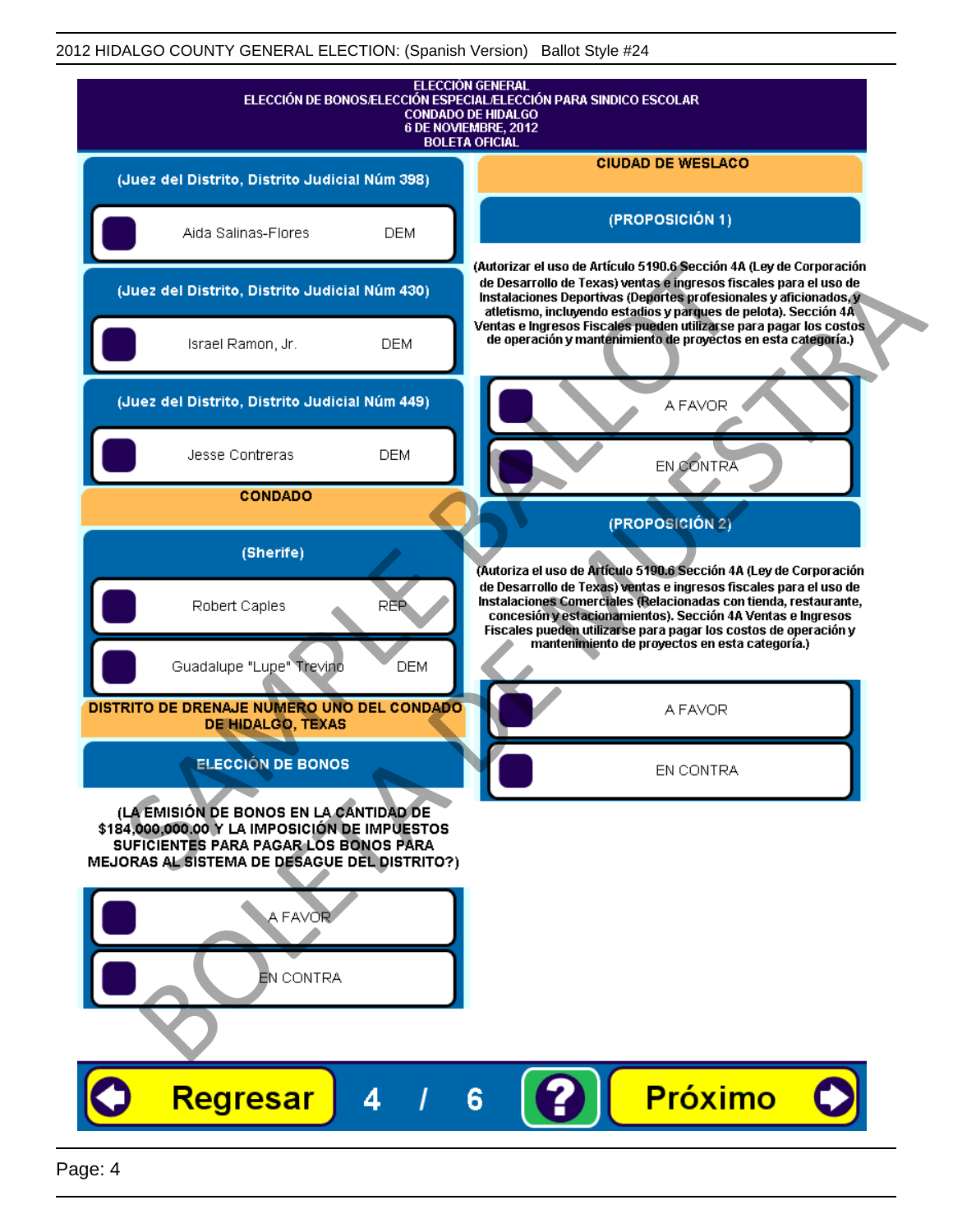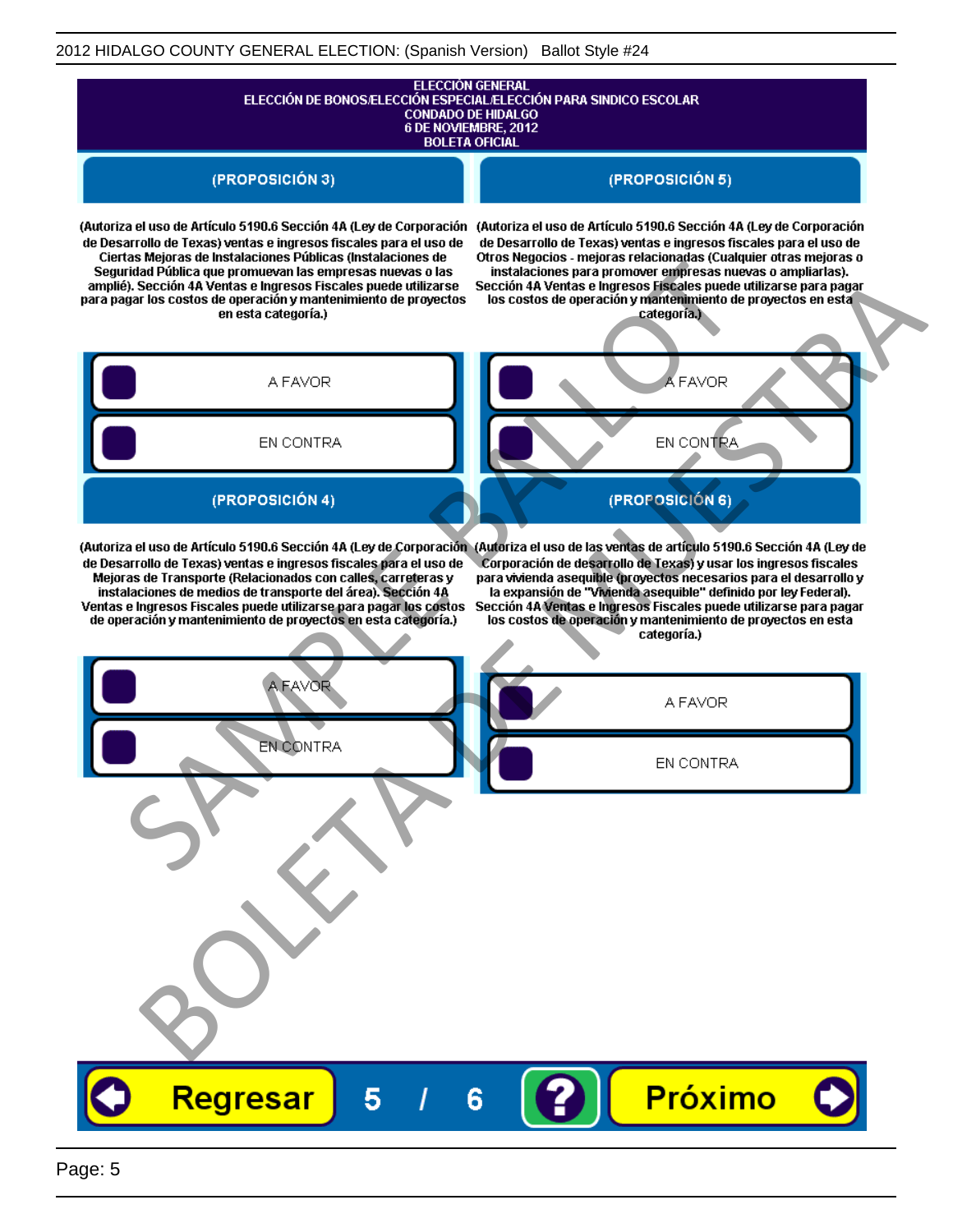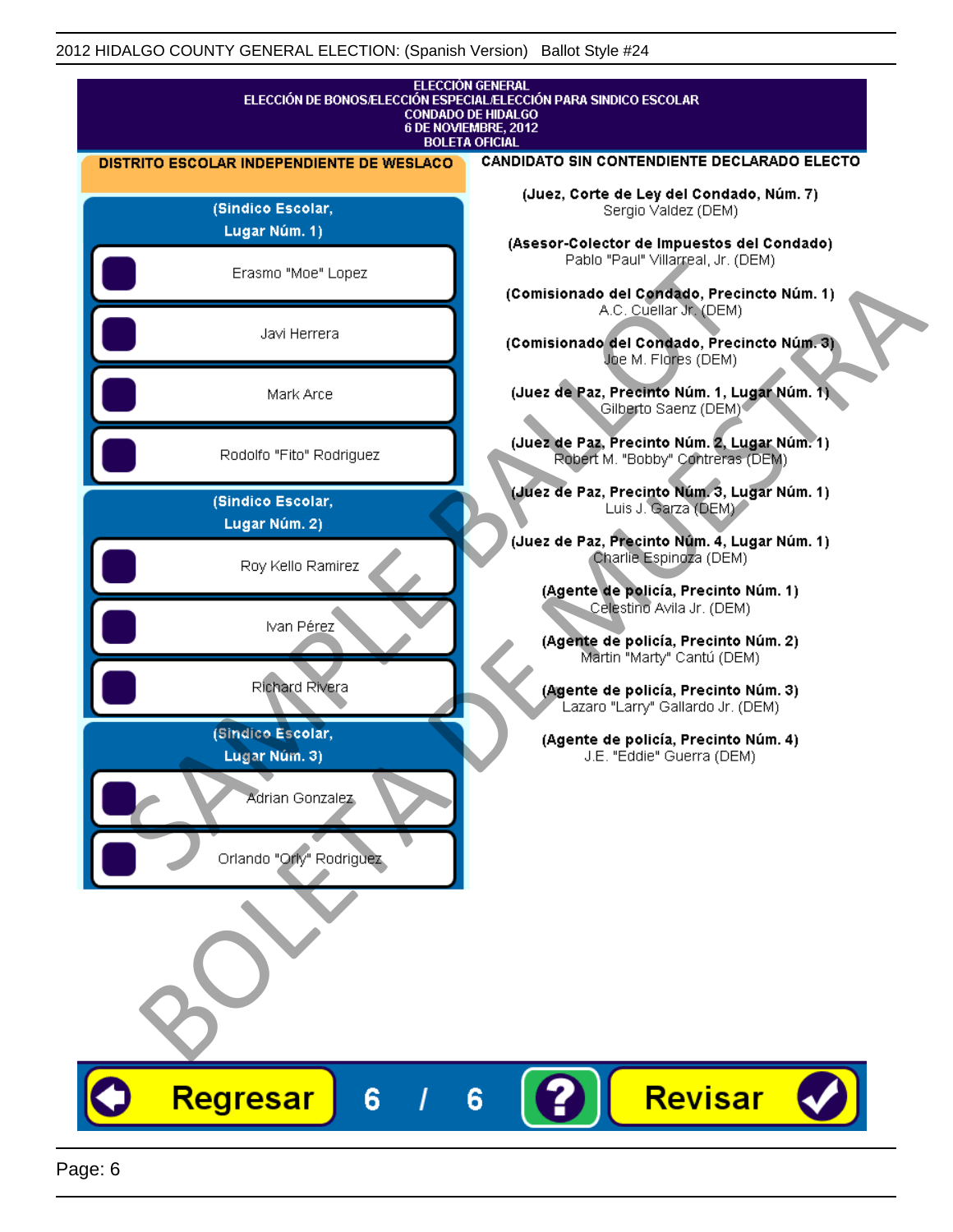Presione el nombre del candidato o el título de la contienda para volver a la contienda.

El botón Votar se iluminará

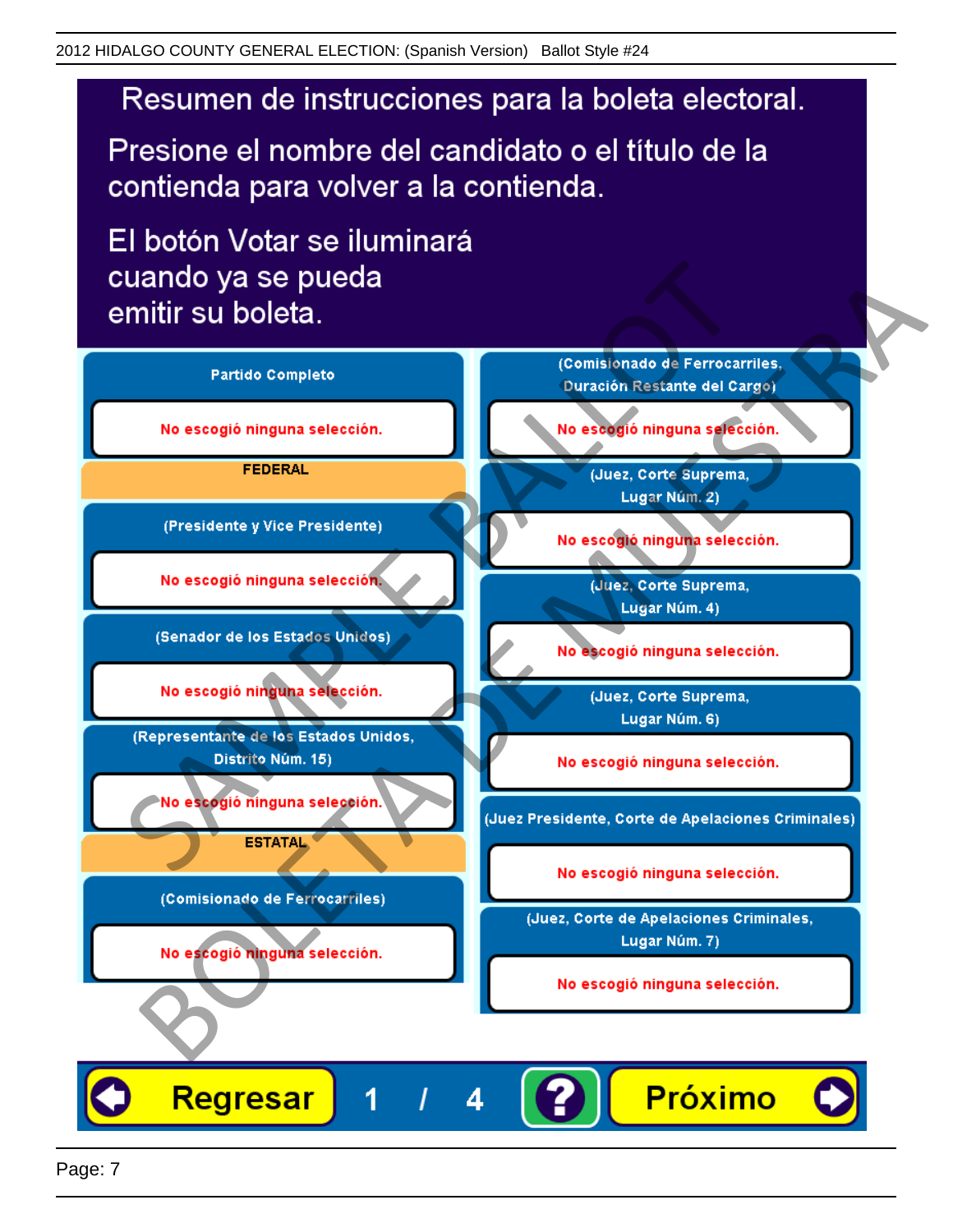Presione el nombre del candidato o el título de la contienda para volver a la contienda.

El botón Votar se iluminará



4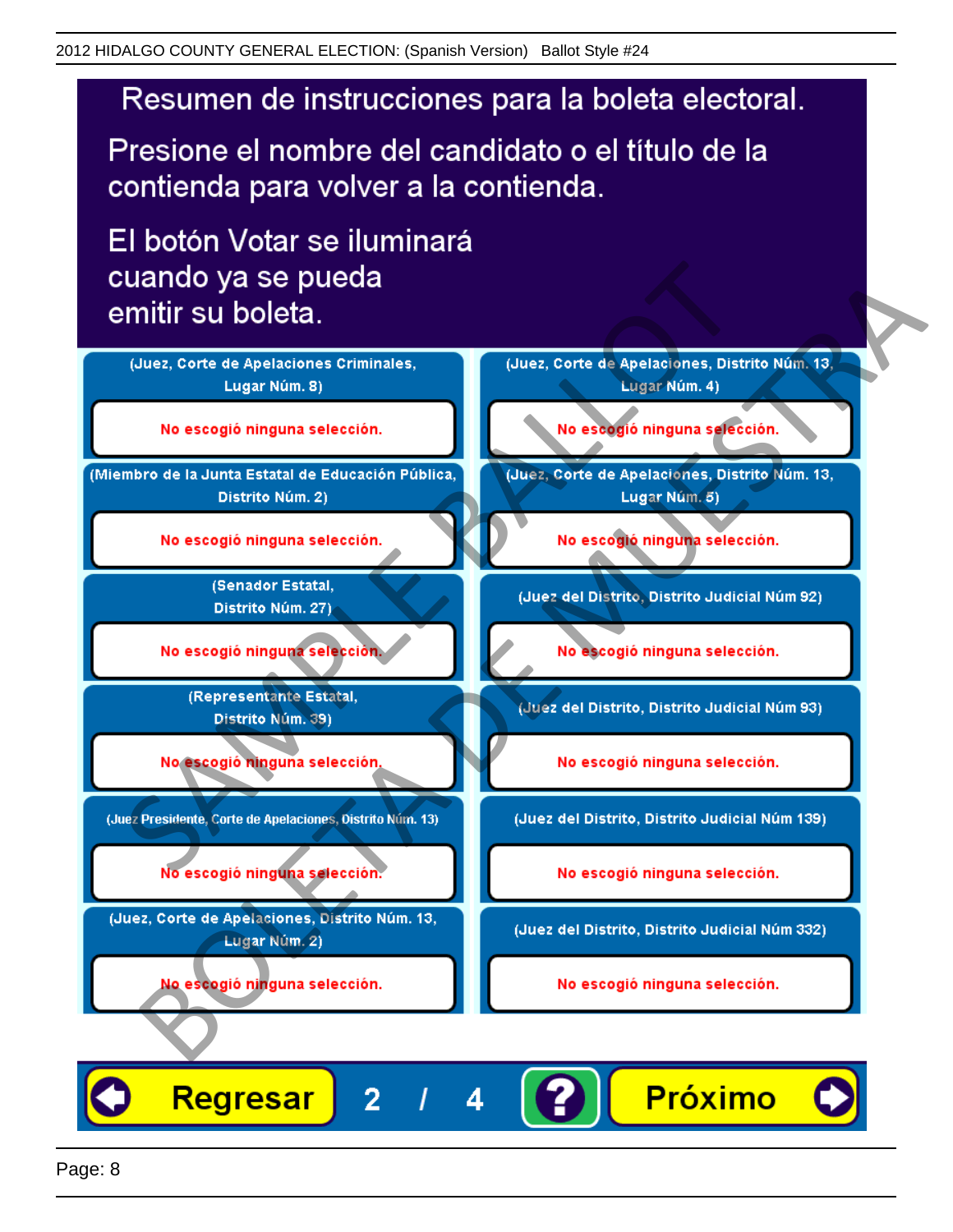Presione el nombre del candidato o el título de la contienda para volver a la contienda.

El botón Votar se iluminará